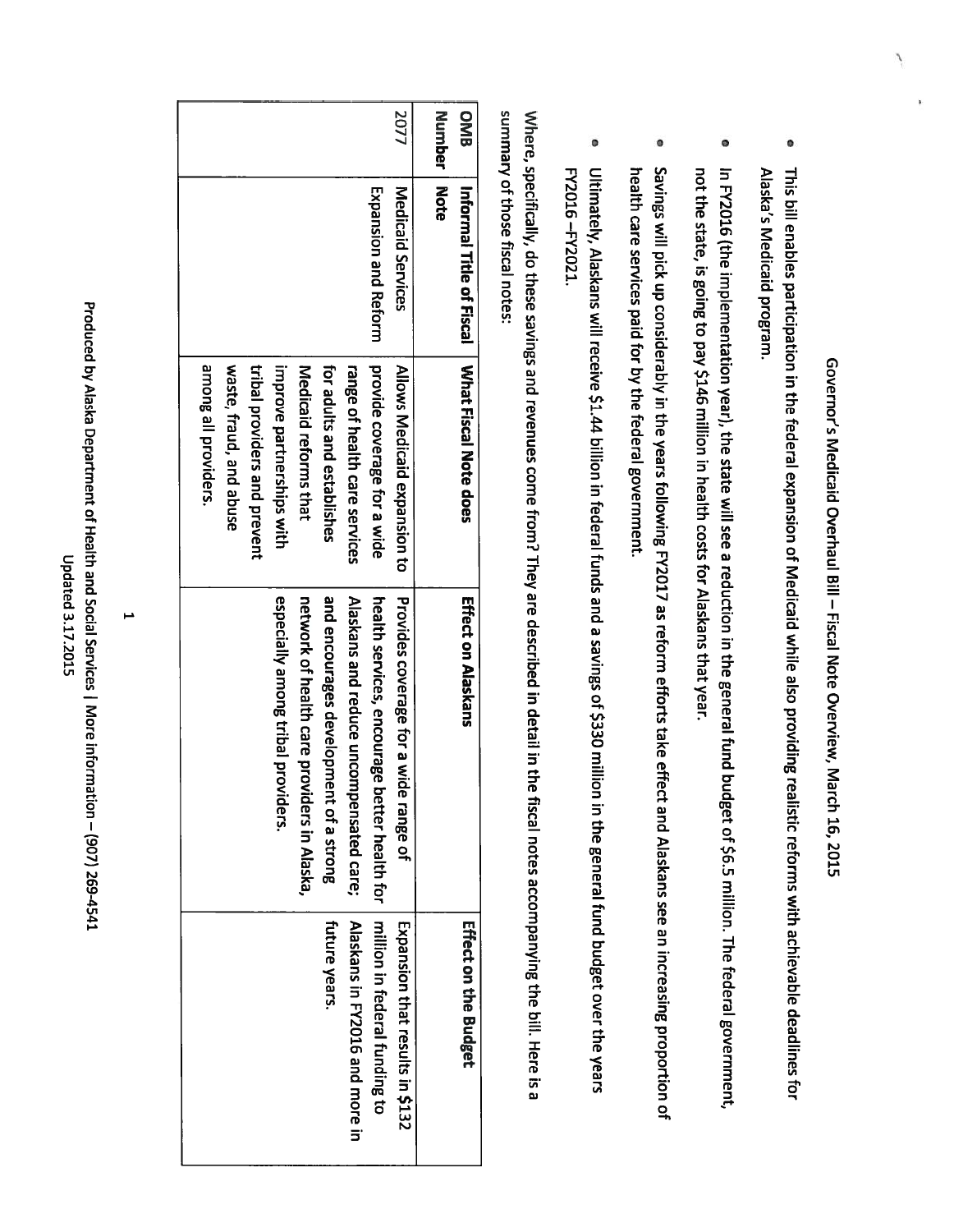2662 2660 0MB 2839 Number l!umber Note Medicaid Services Medicald Services **Behavioral Health** Medicaid Services Adult Medicaid Senior Medicaid Behavioral Medicaid Informal 0enta and Title Disabilities Care of Fiscal **Medicaid**. coverage for non-emergency Medicaid. disability current conditions disabilities other  $\vec{p}$ Medicaid Expands through which behavioral services and Allows newly adult coverage Aliows What need reform dental assistance Fiscal a<br>a eligible Medicaid Medicaid eligibility Չ to state a<br>D under coverage currently personal that those a<br>Du health coverage Note services reforms non-emergency grants population other don't existing du<br>Bu expansion expansion with levels does issues <u>ቫ</u> care funded  $\vec{\circ}$ for s: yet those ਕ੍ਰ the or meet care living. treatment needs. other coverage Alaskans treatment disorders) needs More emergency primary Effect Provides services, Alaskans on (mental dental ×<br>T‡ coverage for Alaskans gain a<br>B personal disabling health, encouraging coverage with care uncompensated for behavioral  $\mathbf{s}$ ca<br>Fe substance preventive he<br>P conditions ਰ੍ਹ assistance independent avoid their health dental abuse an<br>B gain a<br>D Medicaid in 2016-bringing federal have a partly services future Alaska ي<br>ة behavioral م<br>ה years. in million  $\mathbf{s}$ health Federal dental Alaska Medicaid services Effect Medicaid 100% FY2016 expansion, offset million Զ by The on years. in needs services \$5.38 greater in funds. funding currently ar<br>a the general FY2016 expansion federal the হ a<br>D general grants in 2016—bringing paid costs Thanks reductions million is Budget bringing federal more portion increased ਰੂ an<br>B by fund funds paid ጉ<br>አ for fund behavioral federal  $\breve{\Xi}$ in ਕੁ to more these 3099). funds dollars future \$4.7 paid entirely reforms, to increases adult bring in thanks Alaska in. for  $\overline{\mathsf{o}}$  $\stackrel{\leq}{=}$ or হ

Updated 3.17.2015 3.17.2015

Produced

269-4541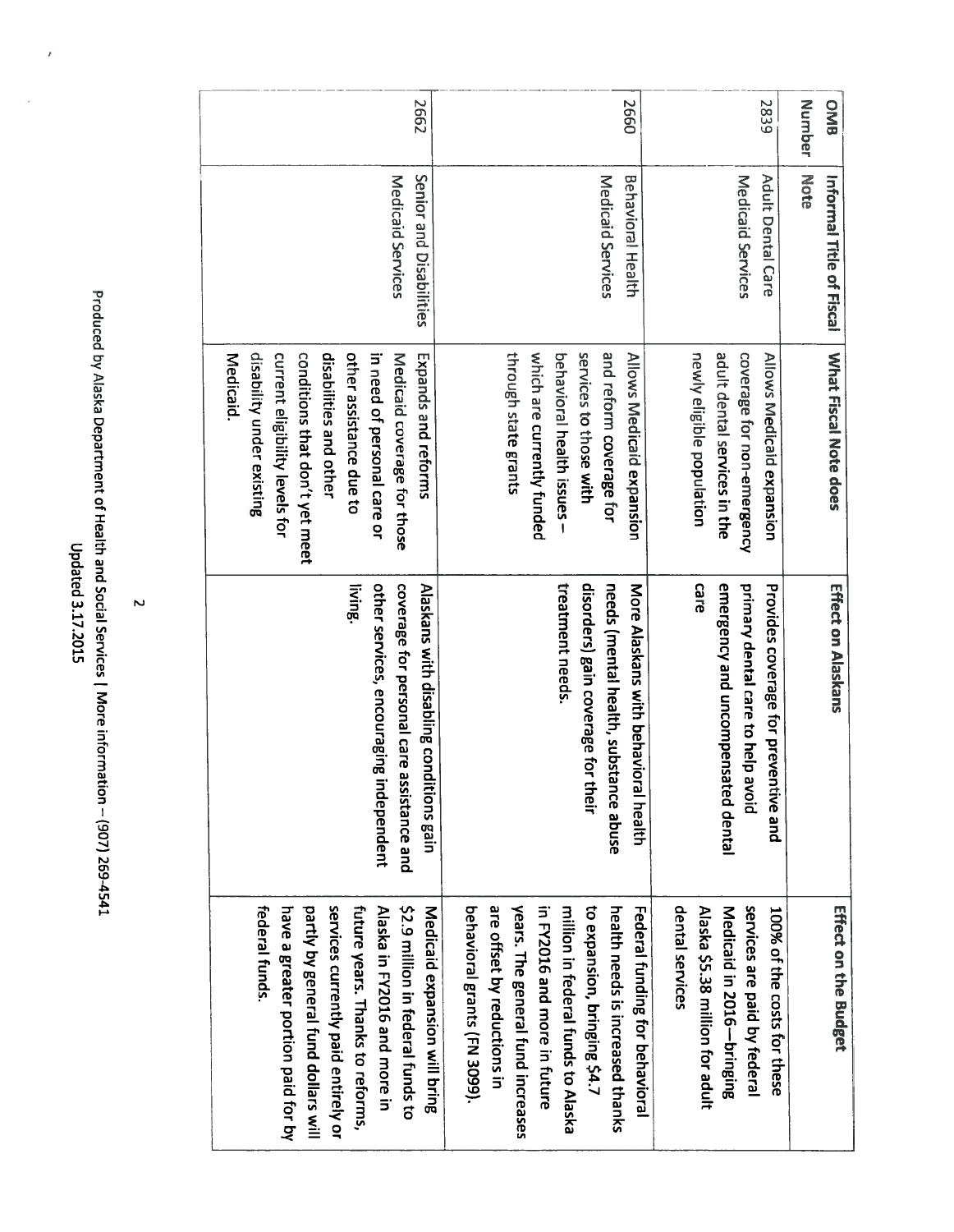| dated 3.17.2015 | Produced by Alaska Department of Health and Social Services   More information - (907) 269-4541 |
|-----------------|-------------------------------------------------------------------------------------------------|
|                 |                                                                                                 |

 $\mathcal{I}_\gamma$ 

k,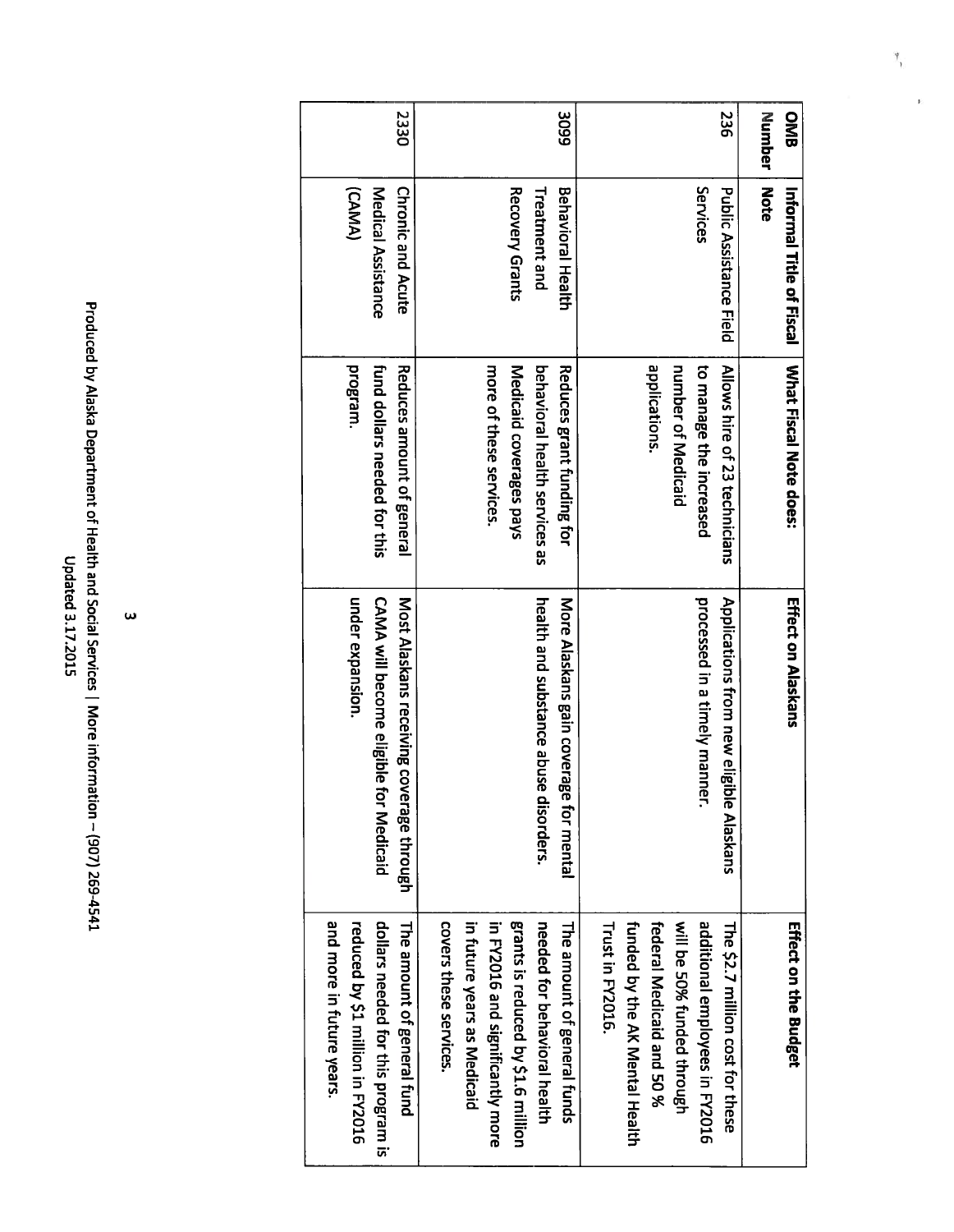Produced by Alaska Department ቧ Health an<br>1 Social Services More information (907) 269-4541

| Relief/Temporary<br>Assisted Living Grants                                                                                                                                                                 | General                                                                                                                                                                 | Disabilities Grants<br>Development                                                                                                                                                                                  |
|------------------------------------------------------------------------------------------------------------------------------------------------------------------------------------------------------------|-------------------------------------------------------------------------------------------------------------------------------------------------------------------------|---------------------------------------------------------------------------------------------------------------------------------------------------------------------------------------------------------------------|
| funds for this program.<br>option and reduce general<br>in the 1915(i) Medicaid reform                                                                                                                     | Allows the state to participate                                                                                                                                         | funds for this program.<br>option and reduce general                                                                                                                                                                |
| services to see with Alzheimer's disease,<br>programs. Successful development of the<br>illness, and other conditions.<br>traumatic brain injury, severe mental<br>1915(i) option saves Alaskans money for | assistance but ineligible for other grant<br>This program serves Alaskans in need of<br>disease, traumatic brain injury, severe<br>mental illness, and other conditions | in the 1919 (i) Wedicald Telofili   community-pasce scriptions is made in the<br>live independently. Successful development<br>for services to those with Alzheimer's<br>of the 1915(i) option saves Alaskans money |
| individuals to be paid by federa<br><b>FY2018</b><br>funds. Savings to begin in<br>funds instead of 100% general<br>50% of services for these                                                              | Successful development of this<br>fund dollars. Savings to begin in<br>reform will allow Alaska to have<br><b>FY2018</b>                                                | individuals to be paid by federa<br>50% of services tor these<br>funds instead of 100% general                                                                                                                      |

2875

DHSS/Division DHSS/Division of

2665

Allows

hire  $\overline{\mathbf{c}}$  $\mathbf{a}$ 

dminstrator

"1915(i)

reform.

option"

a

Medicaid

 $\vec{a}$ those

traumatic

illness,

and

other

conditions.

brain

injury,

severe

mental

individuals

funds

general

this

through

half

through

federal

funds.

the

state

general

fund,

position

would

ă paid fund.

Half  $\sharp$ 

funding

 $\vec{q}$ 

instead

<u>o</u> 100%

from

 $\Xi$ 

 $\mathbf{z}$ ă paid by

federal

with

Alzheimer's

disease,

 $\mathbf{z}$ 

develop

the

option

saves

Alaskans

money

for

services

reform

50% of

services

 $\vec{p}$ 

these

 $\leq$ 

allow

Alaska

 $\vec{a}$ have Successful

development

**q**  $\frac{1}{2}$ 

1915(i)

Successful

development

 $\overline{\mathsf{d}}$ this What

0MB

Number

| Mhat

ista!

4nte

Does

Fiscal

Note

Does:

Effect

on

Alaskans

Effect

on  $\frac{1}{2}$ 

Budget

Behaviora **Behavioral Health** Administration

Administration

309

Community

Allows

in the

1915(1)

Medicaid

reform

the

state  $\mathbf{z}$ 

participate

This

program

community-based

services

 $\vec{a}$ help

Alaskans

reform

 $\leq$ 

allow

Alaska

 $\mathbf{z}$ get provides

homes

and

Successful

development

 $\overline{\mathbf{c}}$ this

Development Community

4

Updated 3.17.2015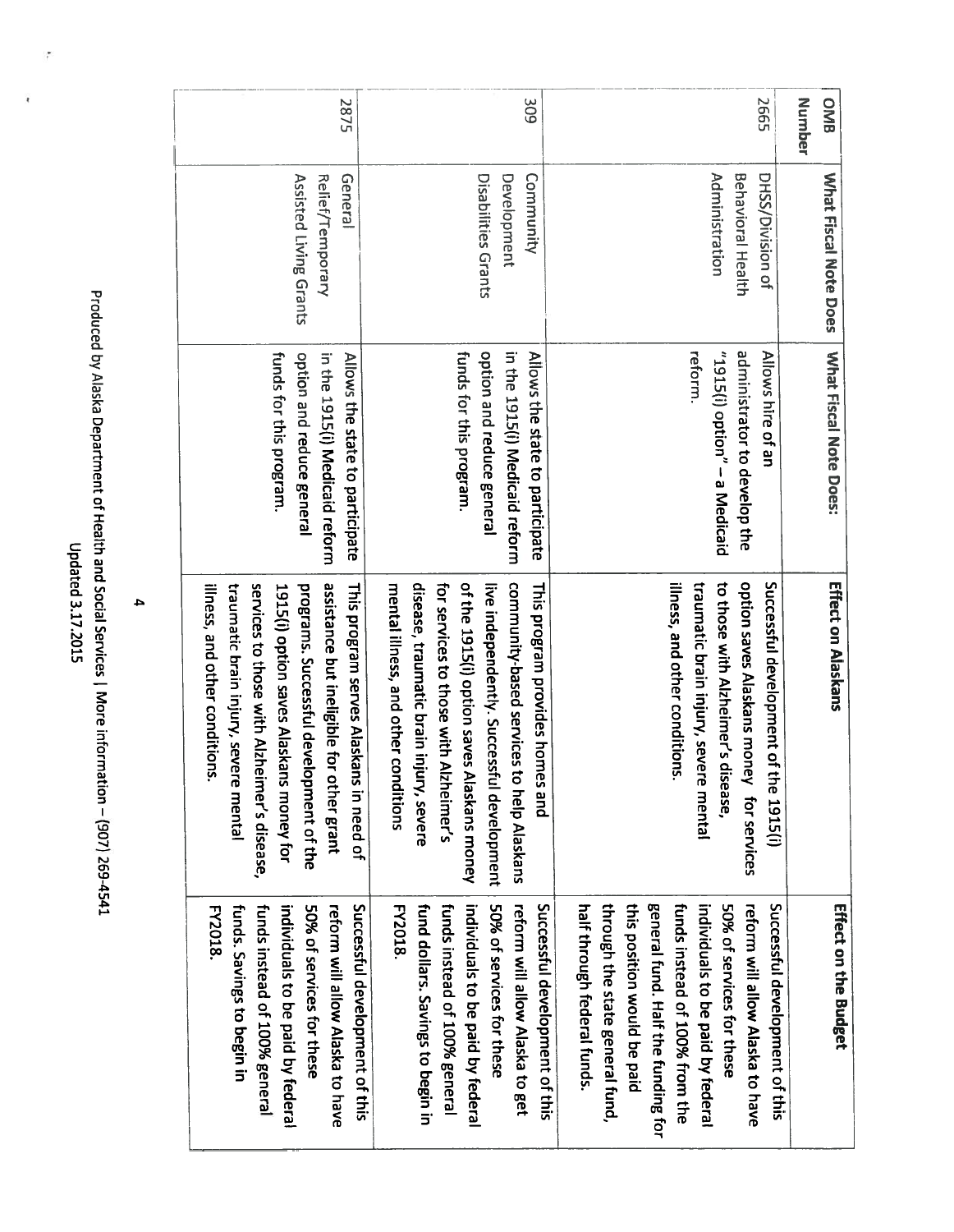| <b>OMB</b> | Informal Title of Fiscal | What Fiscal Note Does                                    | Effect on Alaskans                                                         | Effect on the Budget                                          |
|------------|--------------------------|----------------------------------------------------------|----------------------------------------------------------------------------|---------------------------------------------------------------|
| Number     | <b>Note</b>              |                                                          |                                                                            |                                                               |
| 242        | Medical Assistance       | Allows hire of three                                     | Successful processing of Medi<br>caid claims                               | Successful development of                                     |
|            | Administration           | administrators in FY2016 and                             | and development of the tribal<br>"SIIL"                                    | expansion and the "115" reform                                |
|            |                          | an additional two by FY2020                              | waiver program ensures maximum use of                                      | will enable services either                                   |
|            |                          | to manage the increased                                  | federal Medicaid dollars.                                                  | completely or only partially paid                             |
|            |                          | number of claims brought by                              |                                                                            | by Medicaid to have a greater                                 |
|            |                          | Medicaid expansion and                                   |                                                                            | portion traded by Nedicaid in                                 |
|            |                          | reform.                                                  |                                                                            | FY2016 and beyond. 50% of the                                 |
|            |                          |                                                          |                                                                            | funding for these positions will                              |
|            |                          |                                                          |                                                                            | be paid for by federal Medicaid                               |
|            |                          |                                                          |                                                                            | and 50% will be paid by the MH                                |
|            |                          |                                                          |                                                                            | Trust in FY2016                                               |
| 9692       | Office of Rate Review    | <b>Provides funding for the Office</b>                   | Successful development of a provider tax                                   | A provider tax will help offset the                           |
|            | Provider Tax             | of Rate Review to develop and                            | will require significant stakeholder                                       | costs of Medicaid expansion to                                |
|            | Development              | propose a provider tax to help                           | involvement and public input.<br><b>This funding</b>                       | the state. This one-time cost of                              |
|            |                          | offset costs for Medicaid                                | ensures all points of view are<br>considered in                            | \$4,500 will be used for                                      |
|            |                          | expansion.                                               | development of this tax.                                                   | development.                                                  |
| 2787       | Senior and Community     | Reduces the amount of                                    | Successful development of this reform                                      | Successful development of this                                |
|            | <b>Based Grants</b>      | general grant funding needed                             | saves Alaskans money for services to those                                 | reform will allow Alaska to have<br>50% of services for these |
|            |                          | Home Services, from 100%<br>for Adult Day and Senior In- | with significant disabilities, who do not<br>meet a nursing level of care. | individuals to be paid by federal                             |
|            |                          | state general funds to 50%                               |                                                                            | funds instead of 100% general                                 |
|            |                          | fed/50% state funds.                                     |                                                                            | funds. Savings to begin in                                    |
|            |                          |                                                          |                                                                            | <b>FY2018</b>                                                 |

Produced হ Alaska Department ۹ Health and<br>E Social Services More information (907) 269-4541 Updated 3.17.2015

1